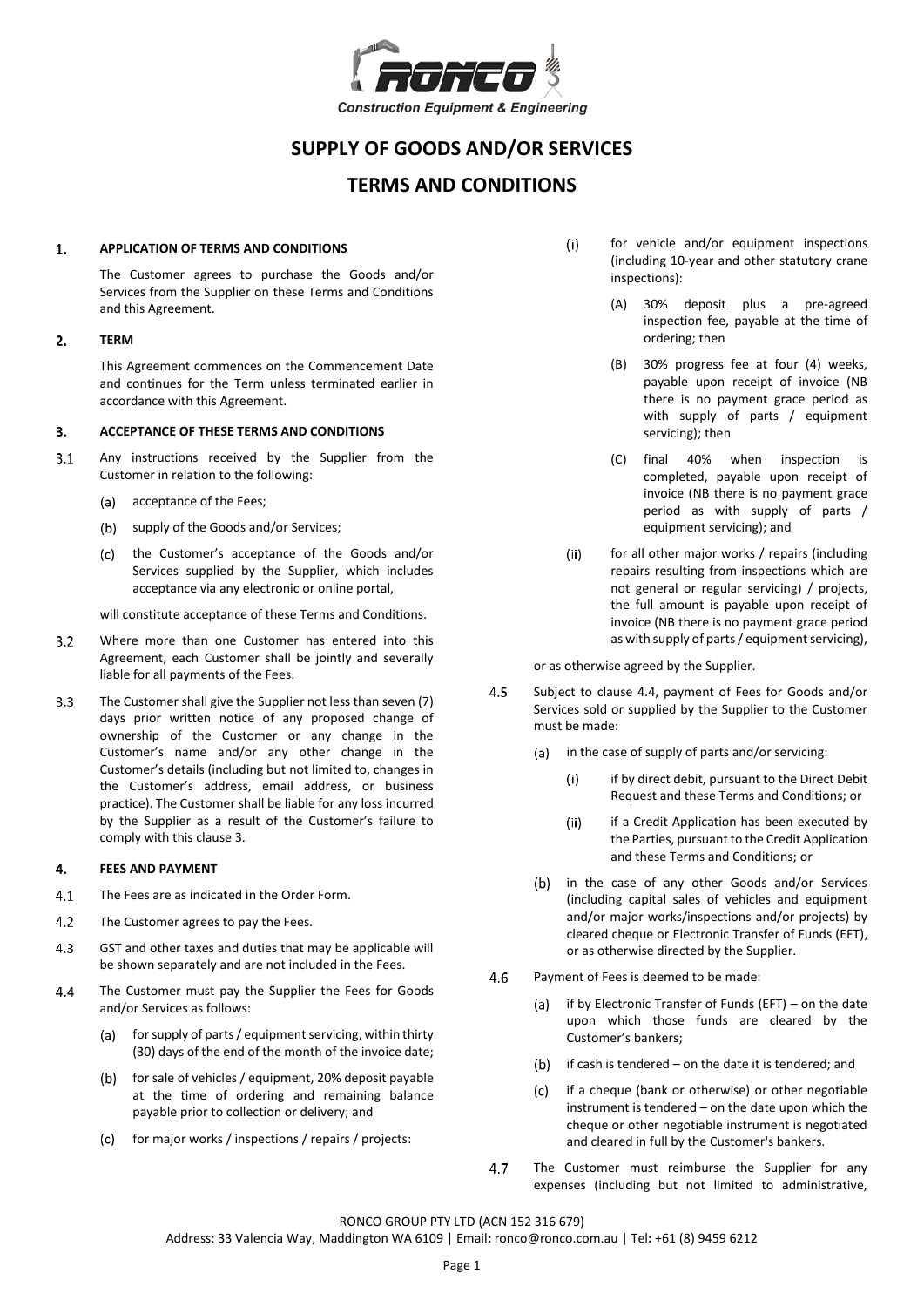

storage or delivery costs) incurred by the Customer as a result of any cancelled order for whatever reason.

- 4.8 If the Parties agree to any variation of the Goods and/or Services, the Supplier will advise the Customer in writing of any corresponding variation in the Fees. Unless the Customer objects in writing to any corresponding variation in the Fees within seven (7) days of receiving the written notification of such variation, the Customer is deemed to have accepted the varied Fees.
- 4.9 The Supplier reserves the right to withhold delivery or supply of the Goods and/or Services in the event the Customer has not made full payment or payment of Fees is overdue, as the case may be.

#### 5. **DELIVERY OF GOODS**

- $5.1$ Unless otherwise agreed between the Parties, the Supplier will deliver the Goods to the Customer to the Customers nominated Delivery Address.
- $5.2$ The Goods are estimated to be available within the estimated timeframe specified in the Order Form or as agreed between the Parties.
- $5.3$ The Supplier will notify the Customer as soon as possible if the Supplier becomes aware of any delay in the delivery of Goods.
- 5.4 If the Supplier delivers the Goods to the Customer's nominated Delivery Address, the Customer must make all arrangements necessary to take delivery of the Goods whenever they are tendered for delivery and in the event that the Customer is unable to take delivery of the Goods as arranged then the Supplier will be entitled to charge a reasonable fee for re-delivery.
- $5.5$ If applicable, the Supplier may deliver the Goods by separate instalments and each separate instalment will incur delivery costs and must be invoiced and paid in accordance with the provisions in these Terms and Conditions.
- 5.6 The Supplier's failure to deliver up the Goods will not entitle either Party to treat the Agreement as repudiated.
- $5.7$ The Supplier will not be liable for any loss or damage to the Customer resulting from late delivery of the Goods for any reason (including but not limited to changes to the Customer's requirements or variations to the Agreement).
- 5.8 The Customer shall inspect all Goods upon delivery (or after installation if applicable) and shall, within forty-eight (48) hours from the time of delivery, give notice to the Supplier of any shortfall in quantity or any defects in the Goods.
- 5.9 If the Customer requires the Supplier to deliver the Goods, the risks in the Goods pass to the Customer at the instance when the Supplier (or its agent) first moves the Goods in order to effect the delivery. The Customer indemnifies and shall keep indemnified (to the fullest extent permitted by law) the Supplier and its Personnel from and against all claims and demands in respect of any loss or damage whatsoever and whenever caused to any person whatsoever, whether by way of death of, or injury to, any person of any nature or kind, accident or damage to

property or to the Goods, delay, financial loss or otherwise arising from the transport of the Goods to the Customer (except if the loss or damage is caused by the Supplier or its agent's negligence).

# 6. **STORAGE COSTS**

- $6.1$ The Customer must pay the Supplier for any expenses (including but not limited to administrative, storage or delivery costs) incurred by the Supplier as a result of any cancelled order for whatever reason.
- $6.2$ The Supplier reserves the right to make a reasonable charge for the storage costs for the Goods if delivery instructions are not provided by the Customer within seven (7) days of a request by the Supplier for such instructions or if the Customer fails to take delivery of the Goods.

# <span id="page-1-0"></span> $7<sup>1</sup>$ **CUSTOMER'S WARRANTY**

- <span id="page-1-1"></span> $7.1$ The Customer warrants that it will comply with all applicable legislation and regulations in operating or using the Goods, including without limitation any relevant equipment operating codes or software licence requirements, and that it will comply with all applicable equipment operating standards, good equipment operating practice and, the manufacturer's manual.
- $7.2$ The Customer will indemnify the Supplier and hold it harmless in respect of all claims, costs, damages, expenses and losses which the Supplier may incur or suffer arising out of any failure or default in respect of the Customer's obligations under this clause [7](#page-1-0) including without limitation any remedial or rectification action in respect of improper or unlawful installation or operation of the Goods.
- $7.3$ Where the Customer is a trustee:
	- (a) The Customer warrants that it has full power and authority for the benefit purposes and objects of the trust to make these Terms and Conditions on behalf of the trust and that it shall be bound by these Terms and Conditions both personally and as trustee; and
	- $(b)$ The Customer confirms that the trustee shall be liable for the account and that in addition the assets of the trust shall be available to meet payment of the account.
- $7.4$ Where the supply of Goods and/or Services includes installation of Goods, the Customer warrants that it has full authority to permit installation at the relevant premises and authorises the Supplier or its appointees full and unrestricted access during reasonable hours to carry out the installation and for site inspections, documentation, delivery and service connections and agrees to assist the Supplier in carrying out these tasks.

# 8. **RISK, TITLE AND THE PERSONAL PROPERTY SECURITIES ACT**

- 8.1 Goods supplied by the Supplier to the Customer will be at the Customer's risk upon:
	- (a) collection by the Customer; or

RONCO GROUP PTY LTD (ACN 152 316 679) Address: 33 Valencia Way, Maddington WA 6109 | Email**:** ronco@ronco.com.au | Tel**:** +61 (8) 9459 6212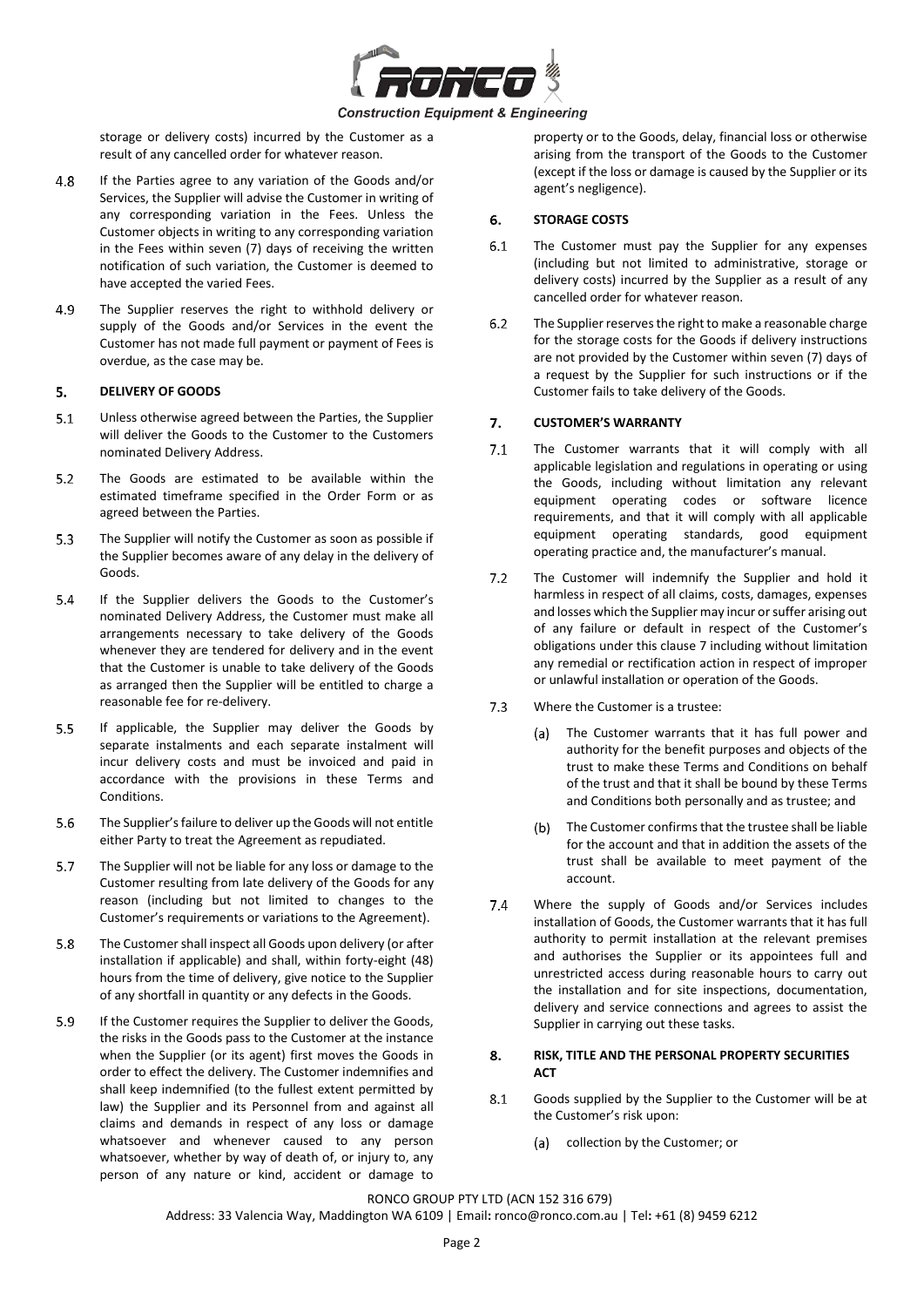

delivery to the Customer's custody, possession or  $(b)$ control,

whichever is the sooner.

- 8.2 It is the Customer's responsibility to insure the Goods after the risks in the Goods passes to the Customer.
- 8.3 Ownership of the Goods remains with the Supplier until all the amounts owing by the Customer to the Supplier (including without limitation the Fees and other debts owing to the Supplier) have been paid in full. If payment is not received as and when due, the Supplier reserves the right to enter the place where the Goods are without further notice and remove and repossess the Goods (even if they have been installed). The Supplier is entitled to recover, in addition to any other damages, the costs of so doing.
- 8.4 Until all the amounts owing by the Customer have been paid in full the Customer may sell the Goods in the ordinary course of its business but only as trustee and agent of the Supplier. The Customer must store the Goods in such a manner that they are readily distinguishable from other goods held by the Customer so they clearly show that they are the property of the Supplier. The Customer must not represent to any third party that it is acting for the Supplier, and the Supplier will not be bound by any contracts with third parties to which the Customer is a party.
- 8.5 The Customer must hold the sale proceeds it receives from any sale of the Goods as trustee and agent for the Supplier. All such sale proceeds must be placed in an ADI account separate from its own monies and the Customer must not allow any person to have control of, or grant a Security Interest over, the proceeds or the accounts in which they are held. The Customer must make immediate payment to the Supplier from the accounts in which the sale proceeds are held of all amounts which may be owing by the Customer to the Supplier.
- 8.6 The Customer acknowledges that the Agreement and these Terms and Conditions constitute a Security Agreement and the Customer grants a Security Interest in favour of the Supplier in all the Goods supplied by the Supplier to the Customer from time to time. The Customer grants to the Supplier a Purchase Money Security Interest. Further, the Customer grants to the Supplier a Security Interest in the Customer's All Present and After Acquired Property to secure the as security for the Goods and performance of its obligations under this Agreement.
- 8.7 The Customer accepts, acknowledges and agrees that:
	- (a) The Supplier can, without notice to the Customer, affect and maintain a Registration (in any manner that the Supplier considers appropriate) of its Security Interest on the PPSR in relation to any Security Interest contemplated or constituted by the Agreement including but not limited to the Supplier's Goods, Services, contract rights or Intellectual Property; and
	- $(b)$ Pursuant to section 275(6) of the Personal Property Securities Act, the Customer agrees the Supplier is not required to disclose to an interested person

information pertaining to the Supplier's Security Interest unless required to do so pursuant to the Personal Property Securities Act or at law generally.

- 8.8 The Customer will:
	- sign any documents and/or provide any further (a) information (which information the Customer warrants to be complete, accurate and up-to-date in all respects) and/or assistance which the Supplier may reasonably require to enable perfection of its Security Interest or Registration of a Financing Statement or Financing Change Statement on the PPSR;
	- (b) not register a Financing Change Statement or make a demand to alter the Financing Statement pursuant to section 178 of the Personal Property Securities Act in respect of the Goods, including any Services, without the prior written consent of the Supplier;
	- give the Supplier not less than seven (7) days' written  $(c)$ notice of any proposed change in their name and/or any other changes in their details (including but not limited to, changes in their address, facsimile number, email address, trading name or business activities);
	- (d) indemnify the Supplier against any costs the Supplier incurs in perfecting and maintaining its perfected Security Interest in the Goods or such other Personal Property under the Personal Property Securities Act and any costs the Supplier may incur in the course of enforcing any of its rights under this Agreement, the Personal Property Securities Act or at law generally; and
	- $(e)$ procure from any persons considered by the Supplier to be relevant to its security position, such agreement and waivers as the Supplier may at any time reasonably require.
- 8.9 The Customer undertakes not to register, or permit to be registered, a Financing Statement or a Financing Change Statement in respect of a Security Interest contemplated or constituted by this Agreement in favour of a third party without the Supplier's prior written consent.
- 8.10 If Chapter 4 of the Personal Property Securities Act would otherwise apply to the enforcement of a Security Interest arising in connection with this Agreement to which these Terms and Conditions apply, the Customer agrees that the following provisions of the Personal Property Securities Act will not apply to the enforcement of the Agreement:
	- Section 95 (notice of removal of accession), to the  $(a)$ extent that it requires the Supplier to give a notice to the Customer;
	- Section 96 (when a person with an interest in the  $(b)$ whole may retain an accession);
	- Subsection 121(4) (enforcement of liquid assets  $(c)$ notice to grantor);
	- $(d)$ Section 125 (obligation to dispose of or retain collateral);

# RONCO GROUP PTY LTD (ACN 152 316 679)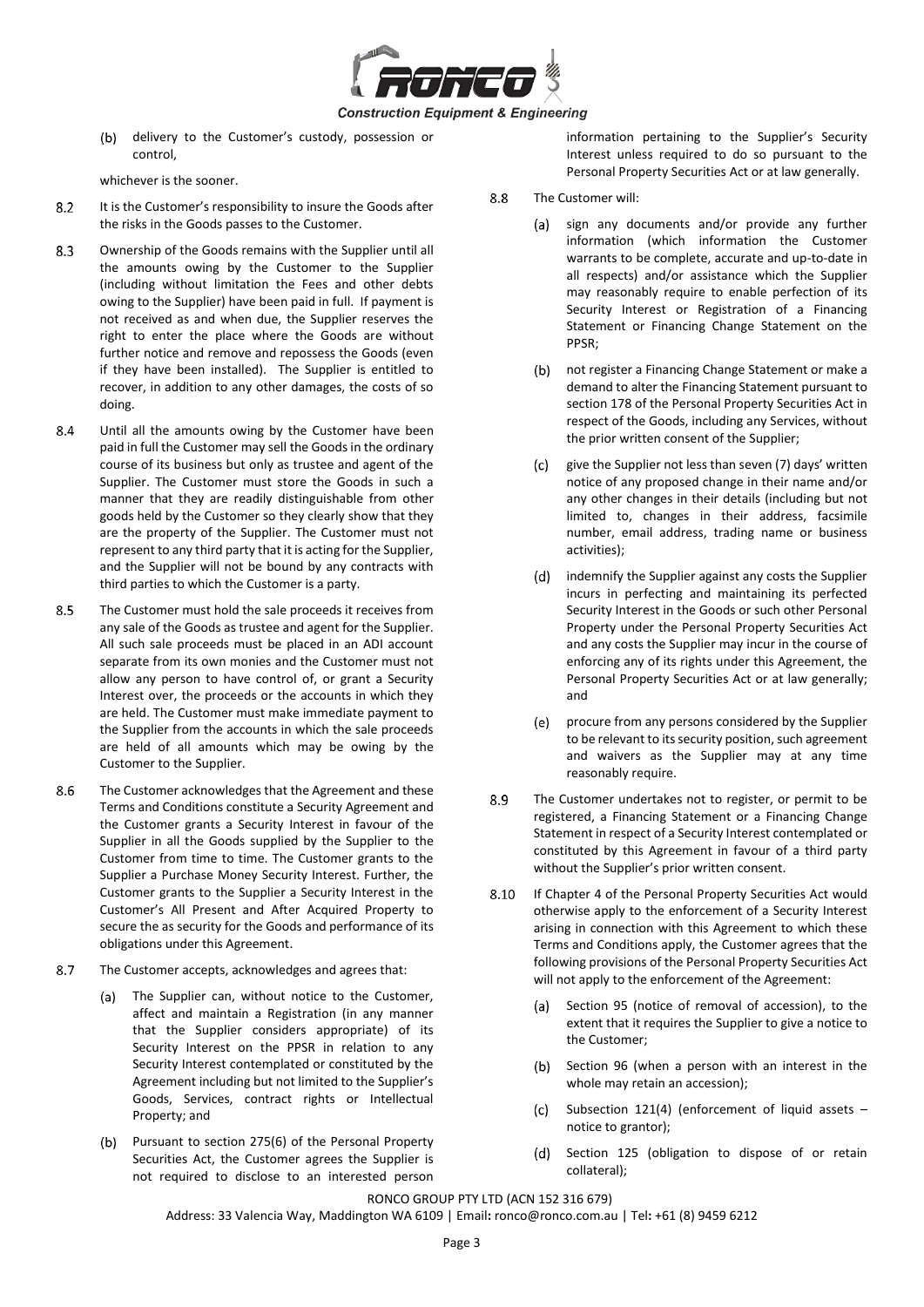

- (e) Section 129 (disposal by purchase);
- Section 130 (notice of disposal of collateral), to the  $(f)$ extent that it requires the Supplier to give a notice to the Customer;
- (g) Section 132(3)(d) (contents of statement of account after disposal);
- $(h)$  Section 132(4) (statement of account if no disposal);
- $(i)$ Section 135 (notice of retention of collateral);
- $(i)$ Section 142 (redemption of collateral); and
- (k) Section 143 (reinstatement of security agreement).
- 8.11 Notices or documents required or permitted to be given to the Supplier for the purposes of the Personal Property Securities Act must be given in accordance with the Personal Property Securities Act.

# 9. **CUSTOMER'S WAIVER**

- $9.1$ The Customer warrants that it has not relied on any representation made by the Supplier in any form (including but not limited to the Supplier's leaflets, catalogues, brochures, website) which has not been stated expressly in these Terms and Conditions or upon any descriptions, illustrations or specifications or any documentation provided by the Supplier.
- $9.2$ The Customer acknowledges and agrees that, to the extent the Supplier has made any representation which is not otherwise expressly stated in these Terms and Conditions, the Agreement or in any other document, the Customer has been provided with an opportunity to independently verify the accuracy of that representation.
- 9.3 The Customer waives any right to rescind, terminate or cancel the Agreement with the Supplier or to sue for damages or to claim restitution arising out of any misrepresentation made to the Customer by the Supplier and the Customer acknowledges that it is relying on its own skills and judgement when acquiring the Goods.

#### <span id="page-3-1"></span> $10.$ **SUPPLIER'S WARRANTY**

- <span id="page-3-0"></span> $10.1$ Subject to the conditions of warranty set out in clause [7.1](#page-1-1) the Supplier warrants that if any defect in any Goods of the Supplier becomes apparent and is reported to the Supplier within six (6) months of the date of delivery (time being of the essence) then the Supplier will either (at the Supplier's sole discretion) replace or remedy the Goods.
- $10.2$ The conditions applicable to the warranty given by clause [10.1](#page-3-0) are:
	- the warranty shall not cover any defect or damage  $(a)$ which may be caused or partly caused by or arise through:
		- failure on the part of the Customer to  $(i)$ properly maintain any Goods; or
		- $(ii)$ failure on the part of the Customer to follow any instructions or guidelines provided by the Supplier; or
- any use of any Goods otherwise than for any  $(iii)$ application specified on a quote or order form; or
- $(iv)$ the continued use of any Goods after any defect becomes apparent or would have become apparent to a reasonably prudent operator or user; or
- $(v)$ fair wear and tear, any accident or act beyond the parties' reasonable control or influence.
- (b) the warranty shall cease and the Supplier shall thereafter in no circumstances be liable under the terms of the warranty if the workmanship is repaired, altered or overhauled without the Supplier's consent.
- $(c)$ in respect of all claims the Supplier shall not be liable to compensate the Customer for any delay in either replacing or remedying the workmanship or in properly assessing the Customer's claim.
- $10.3$ For Goods not manufactured by the Supplier, the warranty shall be the current warranty provided by the manufacturer of the Goods. The Supplier shall not be bound by nor be responsible for any term, condition, representation or warranty other than that which is given by the manufacturer of the Goods.
- 10.4 Any condition or warranty which would otherwise be implied in the Agreement is hereby excluded to the fullest extent permitted by law.
- $10.5$ Where legislation implies in the Agreement any condition or warranty, and that legislation avoids or prohibits provisions in a contract excluding or modifying the application of or exercise of or liability under such condition or warranty, the condition or warranty will be deemed to be included in the Agreement. However, the liability of the Supplier for any breach of such condition or warranty will be limited, at the option of the Supplier, to one or more of the following:
	- (a) if the breach relates to Goods:
		- the replacement of the Goods or the supply  $(i)$ of equivalent Goods;
		- $(ii)$ the repair of such Goods;
		- $(iii)$ the payment of the cost of replacing the Goods or of acquiring equivalent Goods; or
		- $(iv)$ the payment of the cost of having the Goods repaired; and
	- (b) if the breach relates to Services:
		- $(i)$ the supply of the Services again; or
		- $(ii)$ the payment of the cost of having the Services supplied again.
- 10.6 The Customer must inspect the Goods on delivery and must within forty-eight (48) hours of delivery (time being of the essence) notify in writing the Supplier of any alleged defect, damage in the Goods or failure to comply with the description or quotation. The Customer must provide the Supplier the opportunity to inspect the Goods (**Inspection**)

RONCO GROUP PTY LTD (ACN 152 316 679)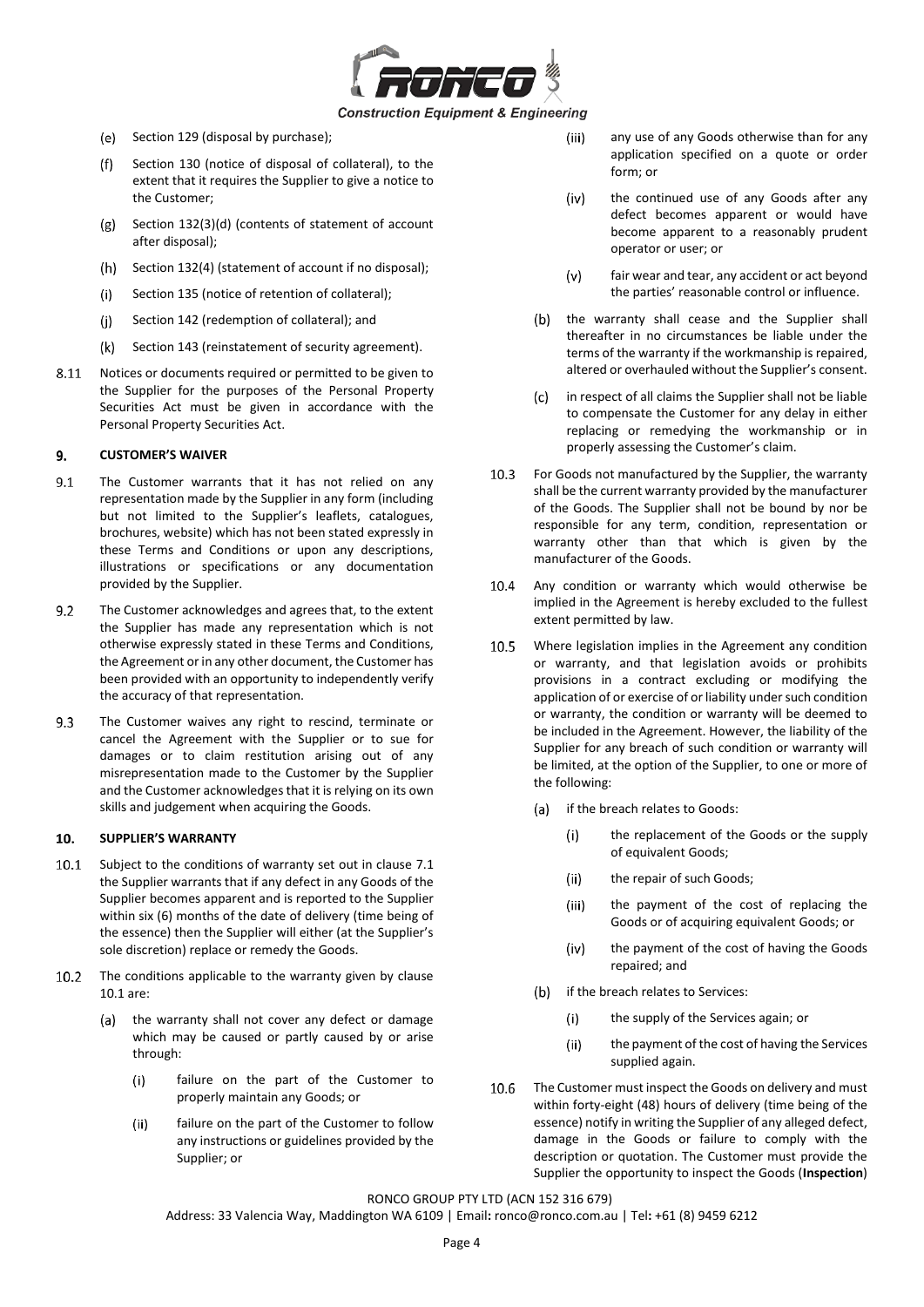

within a reasonable time following delivery if the Customer believes the Goods are defective in any way. If the Customer fails to give a written notice of the alleged defects or facilitate an Inspection for the Supplier, the Goods will be presumed to be free from any defect or damage and the Supplier is not liable to replace or repair the Goods.

- $10.7$ The Supplier may repair or replace any Goods or part of any Goods with second-hand replacement parts of the same or similar age, use and quality as those Goods or part of any Goods subject to such second-hand parts being suitable for such purpose.
- $10.8$ Notwithstanding any warranties about Goods where those Goods are vehicle or equipment parts, the Supplier does not provide any warranty and disclaims and does not accept any liability for any damage of loss arising out or in relation to the installation and use of such parts by the Customer or its Personnel in any work.

#### 11. **RETURNS**

- $11.1$ Goods will not be accepted for return other than in accordance with claus[e 10](#page-3-1) above.
- 11.2 Goods must be returned in their original condition.
- $11.3$ A restocking fee of fifteen percent (15%) of the value of any Goods returned may apply to such Goods returned after thirty (30) days from the date of their delivery.

# <span id="page-4-0"></span>12. **EXCLUSION OF LIABILITY**

- In no event will the Supplier or its Personnel be liable for  $12.1$ any action, damage, claim, liability, cost, expense or Loss the Customer may incur or that may arise from any damage, breakdown, fault or other defect in any equipment which results from crane inspections, including boom or component load tests, where the components of the Customer's crane or equipment being tested or inspected are not new components that have been fitted by the Supplier.
- 12.2 Where the Goods and/or Services comprise vehicle and/or equipment inspections:
	- $(a)$ the Supplier does not guarantee:
		- $(i)$ that all or any of the components of the vehicle or equipment being inspected are original components or replacement components, which have been manufactured by the manufacturer of the vehicle or equipment being inspected; or
		- $(ii)$ the authenticity of the registration, mileage, VIN number, engine number or the vehicle or equipment service history; and
	- (b) the inspection can only describe and/or identify defects actually found and/or which are reasonably capable of being found upon visual consideration of the vehicle or equipment being inspected at the time of the inspection and the Supplier cannot be held responsible for any latent defects which are later discovered.
- 12.3 The Customer agrees that the Supplier or its Personnel will not be liable to the Customer for any actions, claims, or Loss in any way arising out of or relating to the Goods for an amount greater than the Fees paid by the Customer to the Supplier under this Agreement.
- 12.4 In no event will the Supplier or its Personnel be liable for any special, incidental, indirect, consequential or punitive damages, costs expenses or Losses of any kind, lost profits, lost revenue, economic loss, loss of goodwill, loss of management time, loos of production, loss of opportunity, expectation loss, failure to realise anticipated savings, or lost or incorrect data; or
- 12.5 In no event will the Supplier or its Personnel be liable for any delay, including a Force Majeure Event or breach or default under this Agreement, in circumstances where the delay, breach or default is caused by anything beyond the Supplier's control, whether or not the Supplier may have been able to foresee the occurrence of the thing or had taken any steps to avoid its consequences. During any delay, the Supplier's obligations under the Hire Agreement are suspended.
- 12.6 This clause [12](#page-4-0) will apply regardless of the form of action, damage, claim, liability, cost, expense or Loss whether in contract, statute or tort (including without limitation to negligence) or otherwise. To the extent that this clause refers to persons other than the Supplier, the Supplier holds the benefit of this clause on trust for them.
- 12.7 The Customer acknowledges that the collection, storage and provision of data on local and remote servers presents inherent security risks and risk of loss. It agrees that it will not hold the Supplier liable for any loss, theft or corruption of any data collected, stored or provided by the Supplier or any damage that the Goods and/or Services may cause to any of the Customer's existing infrastructure that does not directly result from the gross negligence of the Supplier.

# <span id="page-4-1"></span>13. **AUSTRALIAN CONSUMER LAW**

Nothing in the Agreement is intended to have the effect of contracting out of any applicable provisions of the Australian Consumer Law, except to the extent permitted by the Australian Consumer Law.

# 14. **GST**

- 14.1 Fees are exclusive of GST.
- $142$ If any supply under this Agreement is a Taxable Supply, then the Party making the supply may, at the same time that an invoice is rendered for the agreed consideration for the Taxable Supply, recover the amount of GST payable on that Taxable Supply, subject to the issue of a valid Tax Invoice.

#### 15. **INTELLECTUAL PROPERTY**

- $15.1$ The Customer expressly agrees and acknowledges that:
	- any Intellectual Property in the Supplier's Goods (a) and/or Services (whether unregistered, registered or registrable) is the property of the Supplier; and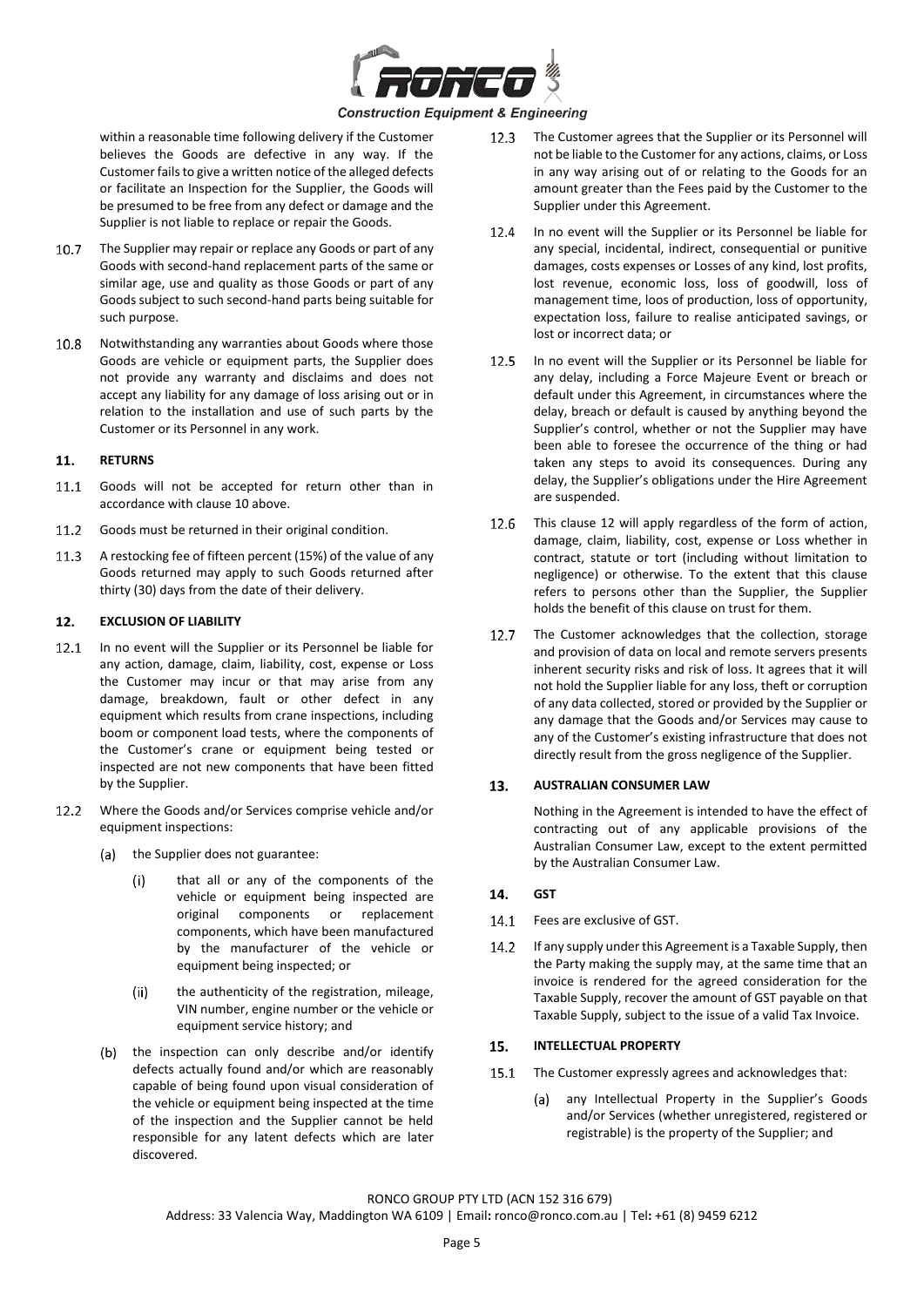

- (b) nothing in the Agreement is intended to provide the Customer with any interest in the Intellectual Property in the Supplier's Goods and/or Services.
- $15.2$ The Customer agrees that it must not copy, alter, modify or in any other way interfere with (including but not limited to reverse engineering) the Goods or the Intellectual Property in the Goods. The Customer must not do anything that may infringe on the Supplier's Intellectual Property Rights.

# 16. **NON-SOLICITATION**

- $16.1$ During the term of this Agreement, the Customer must not, and it must procure that its Related Bodies Corporate do not, whether directly or indirectly, poach, solicit for employment, employ, entice away or engage any of the Supplier's current or previous Personnel or Personnel of any of its Related Bodies Corporate (together, "**Relevant Personnel**") unless:
	- the Supplier has provided its prior written approval;  $(a)$
	- the Relevant Personnel have responded to an  $(b)$ advertisement for employment made to the public at large; or
	- (c) the Relevant Personnel had, at the time of accepting an offer of employment or engagement with the Customer or its Related Bodies Corporate, ceased being the Relevant Personnel for a continuous period of at least 6 months.
- $16.2$ This clause does not apply to any persons who are Relevant Personnel and who are expressly engaged by both Parties at the Commencement Date.

#### **CUSTOMER'S INDEMNITY**  $17<sub>1</sub>$

The Customer continually indemnifies the Supplier and the Supplier's Personnel against any claim or proceeding that is made, threatened or commenced, and against any liability, Loss, damage or expense (including legal costs on a full indemnity basis) any of them incurs or suffers, as a direct or indirect result of any of the following:

- (a) a breach of this agreement including any warranty;
- $(b)$ a wilful, unlawful or negligent act or omission by the Customer or by any of the Customer's Personnel; or
- damage to or loss of any of the Supplier's property.  $(c)$

#### 18. **DEFAULT AND CONSEQUENCES**

- 18.1 Neither Party shall take any action (including legal action) against the other Party for a default of the Agreement without first giving the defaulting Party written notice specifying the default and providing the defaulting Party with seven (7) days to rectify such.
- 18.2 Interest on overdue payments of any invoices shall accrue daily from the date when payment becomes due, until the date of payment, at a rate of twelve percent (12%) per calendar month and such interest shall compound monthly at such a rate after as well as before any judgement.
- 18.3 If the Customer defaults in payment (including by way of dishonoured cheque) of any invoice when due, the

Customer will indemnify the Supplier from and against all costs and disbursements incurred by the Supplier in pursuing the debt including legal costs (on a solicitor and own Customer basis) and the Supplier's debt recovery costs.

- 18.4 Without prejudice to any other remedies the Supplier may have, if at any time the Customer is in breach of any obligation (including those relating to payment), the Supplier may suspend or terminate the supply of Goods and/or Services to the Customer and any of its other obligations under these Terms and Conditions. The Supplier will not be liable to the Customer for any loss or damage the Customer suffers because the Supplier has exercised its rights under this clause.
- 18.5 Without prejudice to the Supplier's other remedies at law the Supplier is entitled to cancel all or any part of any order of the Customer which remains unfulfilled and all amounts owing to the Supplier shall, whether or not due for payment, become immediately payable in the event that:
	- (a) any money payable to the Supplier becomes overdue, or in the Supplier's opinion the Customer will be unable to meet its payments as they fall due; or
	- the Customer is the subject of an Insolvency Event.  $(b)$

#### 19. **SECURITY AND CHARGE**

Subject to clause [13](#page-4-1) and the Personal Property Securities Act, as security for the Customer's obligations and liabilities under this Agreement:

- (a) the Customer and/or the Guarantor hereby charges for the due and punctual payment and performance of those obligations and liabilities, all of their legal and equitable interest (both present and future) of whatsoever nature held in any and all real and personal property;
- without limiting the generality of the charge in this  $(b)$ clause, the Customer and/or the Guarantor agree, on the Supplier's request, to execute any documents and do all things necessary required by the Supplier to register a mortgage, absolute caveat, security interest or other instrument of charge over any real property or personal property, or both, and against the event the Customer and/or the Guarantor fail to do so within a reasonable time of being so requested, the Customer and/or the Guarantor irrevocably and by way of security, appoint any credit manager or solicitor engaged by the Supplier to be the Customer and/or the Guarantor's true and lawful attorney to execute and register such instruments; and
- the Customer and/or the Guarantor will indemnify  $(c)$ the Supplier on a full indemnity basis against all costs and expenses incurred by the Supplier in connection with the preparation and registration of any such security interest, charge, caveat or mortgage document.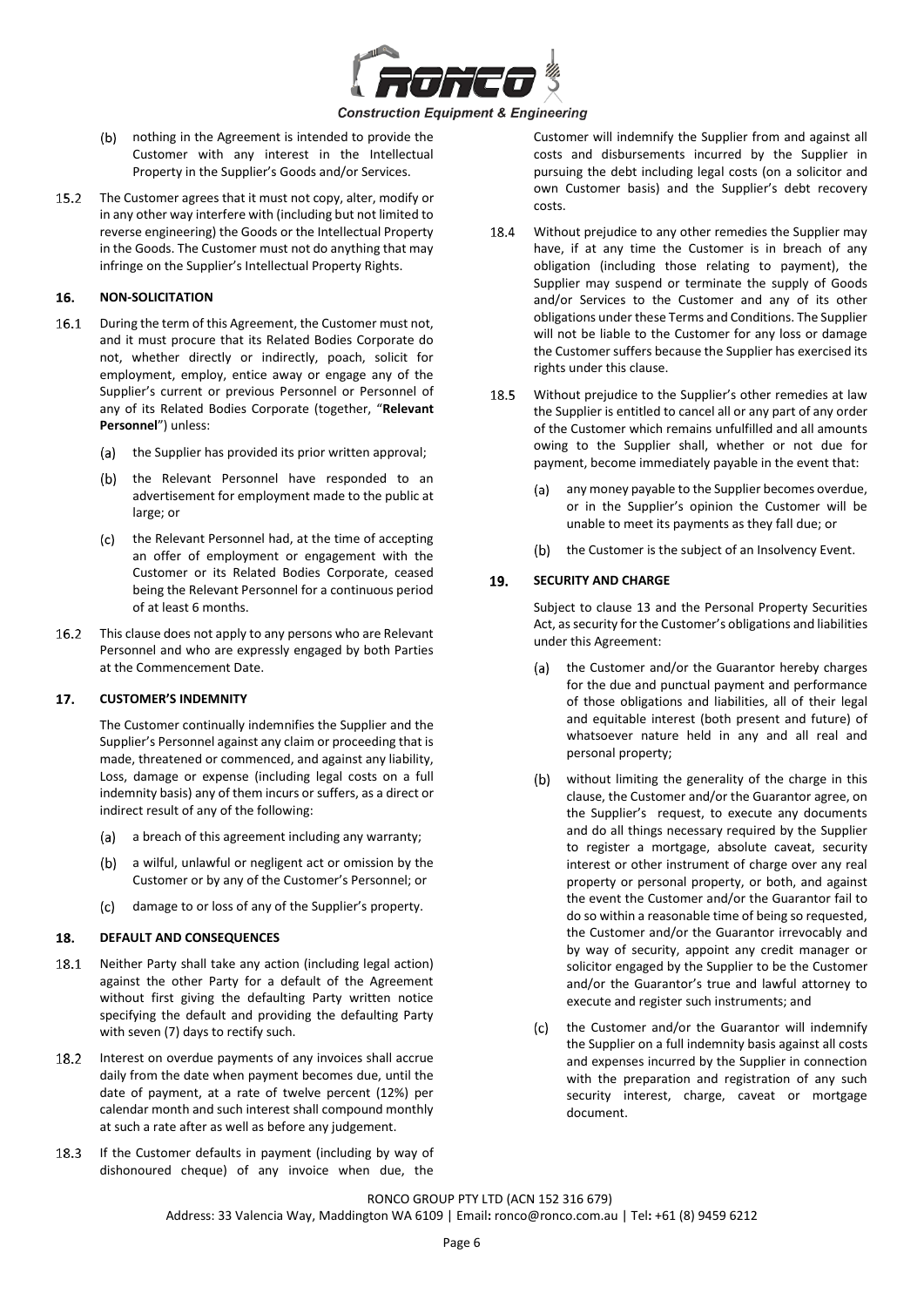

#### 20. **CONFIDENTIALITY**

- <span id="page-6-0"></span> $20.1$ Each Party (the "**Recipient**") must keep confidential, and not disclose, any Confidential Information of the other Party (the "**Discloser**") except:
	- $(a)$ as permitted under this Agreement;
	- (b) with the prior written consent of the Discloser;
	- $(c)$ to the Recipient's Personnel, professional advisers and insurers; or
	- where the Recipient is compelled to do so by Law, provided that it gives the other Party written notice prior to disclosure.
- <span id="page-6-1"></span> $20.2$ The Recipient must only use the Confidential Information of the Discloser for the purpose for which it was disclosed in connection with this Agreement.
- 20.3 The Recipient must:
	- maintain effective security measures to protect all (a) Confidential Information in the possession or control of the Recipient from unauthorised access, use, copying or disclosure;
	- (b) notify the Discloser immediately in writing if the Recipient becomes aware of any anticipated, suspected or actual breach of this Agreement by the Recipient and take all reasonable steps required to prevent or stop that breach, at the Recipient's expense; and
	- reasonably assist the Discloser in connection with any  $(c)$ action or investigation by the Discloser regarding any anticipated, suspected or actual unauthorised disclosure or misuse of the Confidential Information by the Recipient.
- $20.4$ Upon request from the Supplier, the Customer must procure its Personnel that are engaged in the performance of this Agreement to execute a confidentiality undertaking, agreement or deed in the form acceptable to the Supplier.
- 20.5 The following are exceptions to clause[s 20.1](#page-6-0) an[d 20.2:](#page-6-1)
	- $(a)$ that at the time of disclosure, the information is in the public domain;
	- information that is required by Law to be  $(b)$ communicated to a person who is authorised by law to receive it;
	- $(c)$ disclosure to a court, arbitrator, expert, board of enquiry or administrative tribunal in the course of proceedings or determinations by before him or it;
	- disclosure to any person who is required or (d) authorised by this Agreement to perform any function under this Agreement;
	- (e) information that is necessary to be disclosed to any bank or other financial institution in connection with the organisation of that Party's financial affairs;
	- information that is necessary to be disclosed to any  $(f)$ legal counsel, accountant or other professional adviser in connection with the Party's affairs provided

that the disclosee is bound by an obligation of confidentiality in regard to the information disclosed; or

information that is necessary to be disclosed to the  $(g)$ Party's Personnel, auditors and other necessary persons for the purpose of all or any of the matters pertaining to this Agreement.

# <span id="page-6-2"></span> $21.$ **DIRECT DEBIT REQUEST**

- $211$ This clause applies if the Customer has granted the Supplier authority to arrange for funds to be debited from the Supplier's Account nominated on the Direct Debit Request.
- 21.2 In this claus[e 21:](#page-6-2)
	- **Account** means the bank account or credit card (a) account (as the case may be) held at the Financial Institution which the Supplier is authorised to arrange for funds to be debited.
	- **Debit Day** means the day that payment by the  $(b)$ Customer to the Supplier is due.
	- $(c)$ **Direct Debit Request** means the Direct Debit Request attached to this Agreement.
	- $(d)$ **Debit Payment** means a particular transaction where a debit is made.
	- $(e)$ **Financial Institution** means the Customer's bank or financial institution where the Account is held.
- $21.3$ By signing the Direct Debit Request, the Customer authorises the Supplier to arrange for funds to be debited from the Account. This Agreement and the Direct Debit Request sets out the terms of the direct debit arrangement between the Parties.
- 21.4 The Supplier only arrange for funds to be debited from the Account as authorised in the Direct Debit Request.
- If the Debit Day falls on a day that is not a Business Day, the  $21.5$ Supplier may direct the Financial Institution to debit the Account on the following Business Day. If the Customer is unsure about which day their Account has or will be debited, the Customer should contact their Financial Institution.
- The Supplier may vary any details of a Direct Debit Request  $21.6$ at any time by giving the Customer at least fourteen (14) days' written notice.
- $21.7$ Subject to clause[s 21.8](#page-6-3) an[d 21.9,](#page-6-4) the Customer may change the arrangements under a Direct Debit Request by contacting the Supplier in writing.
- <span id="page-6-3"></span>If the Customer wishes to stop or defer a debit payment, 21.8 the Customer can either:
	- give the Supplier three (3) Business Days' notice in  $(a)$ writing before the next Debit Day; or
	- $(b)$ arrange it through the Bank.
- <span id="page-6-4"></span>21.9 The Customer may cancel the authority for the Supplier to debit the Account at any time by either:

# RONCO GROUP PTY LTD (ACN 152 316 679)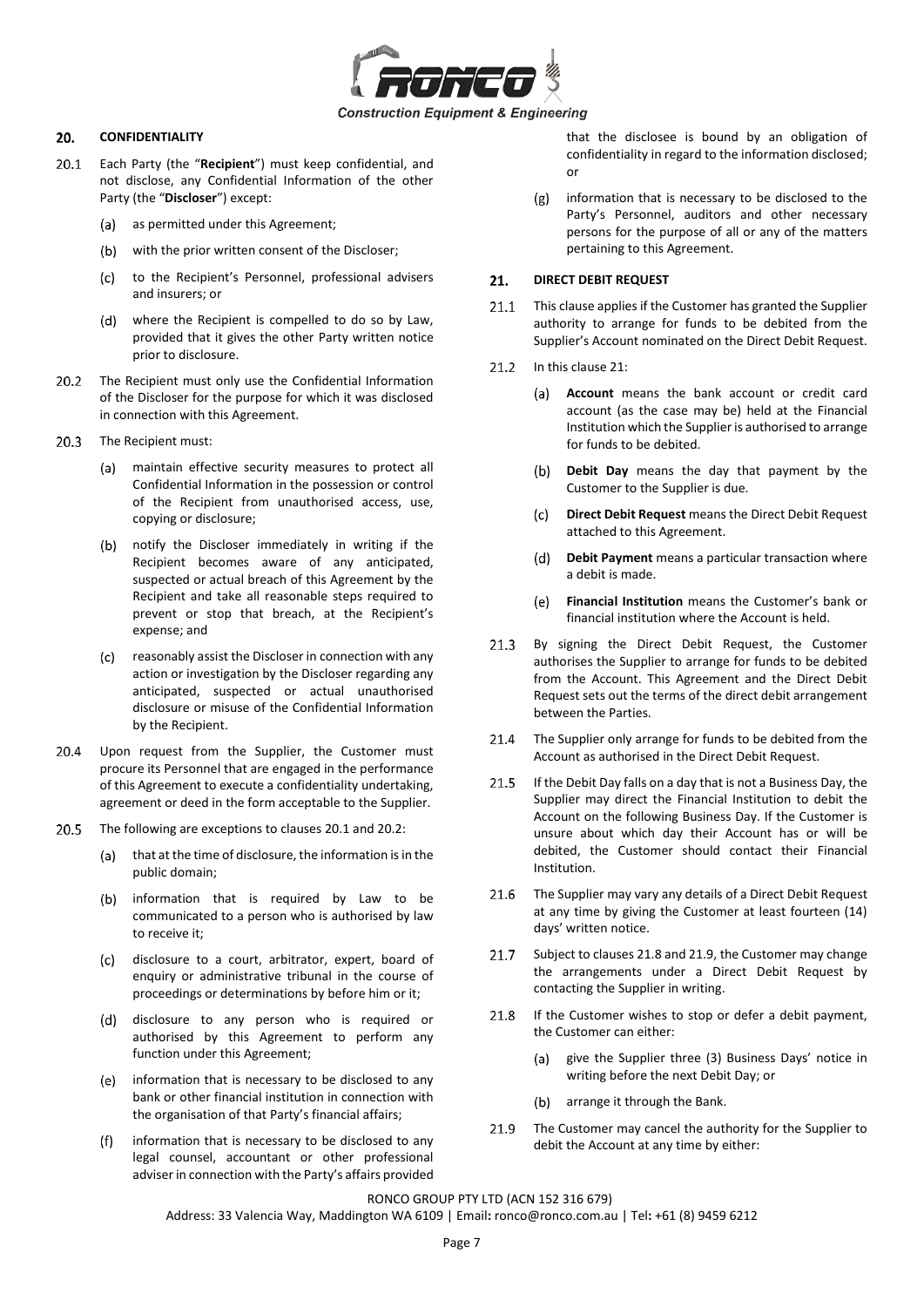

- (a) giving the Supplier five (5) Business Days' notice in writing before the next Debit Day; or
- (b) arranging it through the Bank.
- 21.10 It is the Customer's responsibility to ensure that there are sufficient clear funds available in the Account to allow a debit payment to be made in accordance with the Direct Debit Request.
- 21.11 If there are insufficient clear funds in the Account to meet a debit payment, the Customer:
	- $(a)$ may be charged a fee and/or interest by the Financial Institution;
	- $(b)$ may also incur fees or charges imposed or incurred by the Supplier; and
	- must arrange for the debit payment to be made by  $(c)$ another method or arrange for sufficient clear funds to be in the Account within seven (7) days so the Supplier can process the debit payment.
- 21.12 The Customer should check any Account statement to verify that the amounts debited from the Account are correct.
- 21.13 If the Supplier is liable to pay GST on a supply made in connection with this Agreement, then the Customer agrees to pay the Supplier on demand an amount equal to the consideration payable for the supply multiplied by the prevailing GST rate.
- 21.14 The Customer agrees to indemnify the Supplier for any costs incurred by the Supplier as a result of the Customer providing incorrect Account details.
- 21.15 If the Customer believes that there has been an error in debiting the Account, the Customer should notify the Supplier directly by telephone and confirm such telephone notice in writing to the Supplier as soon as possible so that the Supplier can resolve the Customer's query without undue delay. Alternatively, the Customer can take such matters up with the Financial Institution direct.
- 21.16 If the Supplier concludes as a result of their investigations that the Account has been incorrectly debited, the Supplier will respond to the Customer's query by providing the Customer with reasons and any evidence for this finding.
- 21.17 If the Supplier concludes as a result of their investigations that the Account has not been incorrectly debited, the Supplier will respond to the Customer's query by providing the Customer with reasons and any evidence for this finding.
- 21.18 The Customer should check:
	- with the Financial Institution whether direct debiting is available from the Account as direct debiting is not available on all accounts or services offered by financial institutions;
	- (b) the Account details which the Customer has provided to the Supplier are correct by checking them against a recent Account statement; and

 $(c)$ with the Financial Institution before completing the Direct Debit Request if the Customer has any queries about how to complete the Direct Debit Request.

# <span id="page-7-3"></span> $22.$ **DISPUTE RESOLUTION**

- 22.1 If any dispute arises out of or in connection with this Agreement or the interpretation of its terms (a "**Dispute"**), a Party may not commence any court proceedings relating to the dispute unless this clause has first been complied with, except where that Party seeks urgent interlocutory relief.
- <span id="page-7-1"></span><span id="page-7-0"></span> $22.2$ The parties will attempt to resolve any Dispute as follows:
	- Either Party may notify the other Party in writing of  $(a)$ the occurrence of a Dispute and the Parties must meet within seven (7) days or such other time as agreed to discuss and attempt to resolve the Dispute.
	- $(b)$ On receipt of the notice specified in clause [22.2\(a\),](#page-7-0) the Parties must use their reasonable efforts to expeditiously resolve the Dispute.
	- If the parties cannot resolve the Dispute within  $(c)$ fourteen (14) days after the first meeting between the Parties specified in clause [22.2\(a\),](#page-7-0) or any further period as the Parties may agree to in writing, the Dispute must (at the instigation of any Party) go to mediation.
	- (d) The mediation is to be conducted in accordance with the Australian Disputes Centre's Mediation Guidelines with a mediator as agreed by the Parties or, failing agreement, as appointed by the Australian Disputes Centre.
	- The mediation will be confidential, and the Parties (e) must equally bear the mediator's costs to the Dispute, and each Party must also bear their own legal costs.
	- $(f)$ If the Dispute is not resolved at mediation within fourteen (14) days of the first mediation meeting then any Party is at liberty to claim their costs against the other parties, including the costs referred to in claus[e 22.2\(](#page-7-1)[e\),](#page-7-2) and either Party may commence legal proceedings.
- <span id="page-7-2"></span>22.3 The Parties must continue to perform their obligations under this Agreement, including the payment of any Fees, while any Dispute is being resolved in accordance with this clause [22.](#page-7-3)

# <span id="page-7-4"></span> $23.$ **TERMINATION**

- 23.1 Either Party may terminate this Agreement by giving the other Party not less than one (1) months' written notice.
- $23.2$ The Supplier may terminate this Agreement immediately by written notice to the Customer if the Customer:
	- through its conduct, brings the Supplier into  $(a)$ disrepute;
	- breaches this Agreement and does not remedy the (b) breach within fourteen (14) days of receipt of written notice from the Supplier specifying the breach; or

RONCO GROUP PTY LTD (ACN 152 316 679)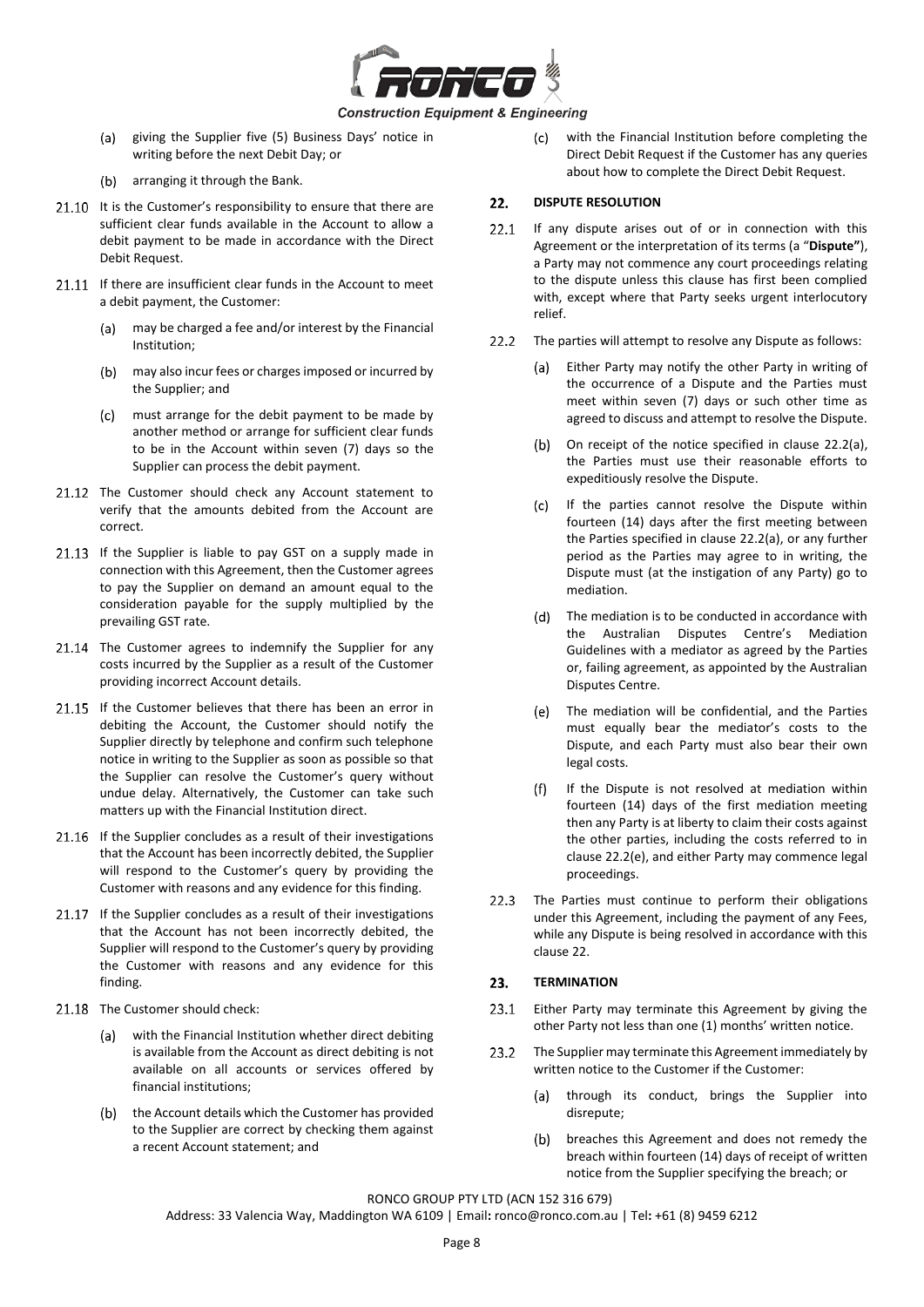

- (c) is the subject of an Insolvency Event.
- $23.3$ The Customer may terminate this Agreement immediately by written notice to the Supplier if the Supplier:
	- ceases to hold any applicable licence relating to the (a) class of Services it provides to the Customer, or has conditions or restrictions imposed on such licence or licences which are unacceptable to the Customer, acting reasonably;
	- (b) breaches this Agreement and does not remedy the breach within fourteen (14) days of receipt of written notice from the Customer specifying the breach; or
	- (c) is the subject of an Insolvency Event.
- $23.4$ Nothing in this clause [23](#page-7-4) limits the Supplier's rights to receive its Fees for all Goods and/or Services provided by the Supplier to the Customer up to the date of such termination.

#### **FORCE MAJEURE**  24.

If the Supplier is delayed, hindered, or otherwise prevented from complying with its obligations under this Agreement by reason of events or circumstances beyond the reasonable control of the Supplier including by reason of a Force Majeure Event, or any other circumstances affecting the supply of Goods and/or Services (or both), the Supplier is not liable to the Customer for any loss or damage which is or may be suffered by the Customer whether as a direct or indirect result of any such events or circumstances.

#### 25. **PRIVACY AND PERSONAL INFORMATION**

- $25.1$ The Customer and the Guarantor agree for the Supplier to obtain from a credit reporting agency a credit report containing personal credit information about the Customer and the Guarantor in relation to credit provided by the Supplier.
- $25.2$ The Customer and the Guarantor agree that the Supplier may exchange information about the Customer and the Guarantor with those credit providers either named as trade referees by the Customer or named in a consumer credit report issued by a credit reporting agency for the following purposes:
	- (a) to assess any credit application by Customer; and/or
	- to notify other credit providers of a default by the  $(b)$ Customer; and/or
	- $(c)$ to exchange information with other credit providers as to the status of this credit account, where the Customer is in default with other credit providers; and/or
	- (d) to assess the credit worthiness of the Customer and the Guarantor.
- $25.3$ The Customer and the Guarantor consent to the Supplier being given a consumer credit report to collect overdue payment on commercial credit (Section 18K(1)(h) of the *Privacy Act 1988*).
- $25.4$ The Customer agrees that personal credit information provided may be used and retained by the Supplier for the following purposes and for other purposes as shall be agreed between the Customer and the Supplier or required by law from time to time:
	- provision of Goods and/or Services; and/or
	- (b) marketing of Goods and/or Services by the Supplier, its agents or distributors in relation to the Goods and/or Services; and/or
	- $(c)$ analysing, verifying and/or checking the Customer's credit, payment and/or status in relation to provision of Goods and/or Services; and/or
	- $(d)$ processing of any payment instructions, direct debit facilities and/or credit facilities requested by Customer; and/or
	- enabling the daily operation of Customer's account (e) and/or the collection of amounts outstanding in the Customer's account in relation to the Goods and/or Services.
- 25.5 The Supplier may give information about the Customer and the Guarantor to a credit reporting agency for the following purposes:
	- (a) to obtain a consumer credit report about the Customer and/or the Guarantor; and/or
	- $(b)$ allow the credit reporting agency to create or maintain a credit information file containing information about the Customer and/or the Guarantor.

#### <span id="page-8-2"></span>26. **SPECIAL CONDITIONS**

- 26.1 The Parties agree that they will be bound by any Special Conditions set out in the Order Form.
- $26.2$ In the event of any conflict in the interpretation of the Special Conditions and any part of this Agreement, the provisions of clause [27.4](#page-8-0) apply.

#### $27.$ **GENERAL**

- <span id="page-8-1"></span>27.1 This Agreement, the Special Conditions, the Order Form, any other schedules or annexures, and any documents referred to here, together with these Terms and Conditions, contain the whole of the Agreement between the parties and no understanding, arrangement or provision not expressly set forth in this Agreement or these Terms and Conditions is binding upon the parties.
- If any provision of these Terms and Conditions shall be  $27.2$ invalid, void, illegal or unenforceable the validity, existence, legality and enforceability of the remaining provisions shall not be affected, prejudiced or impaired.
- $27.3$ These Terms and Conditions and any Agreement to which they apply shall be governed by the laws of Western Australia and the Parties unconditionally submit to the jurisdiction of the courts of Western Australia.
- <span id="page-8-0"></span> $27.4$ The documents comprising the Agreement will be read in the following order of precedence:

RONCO GROUP PTY LTD (ACN 152 316 679)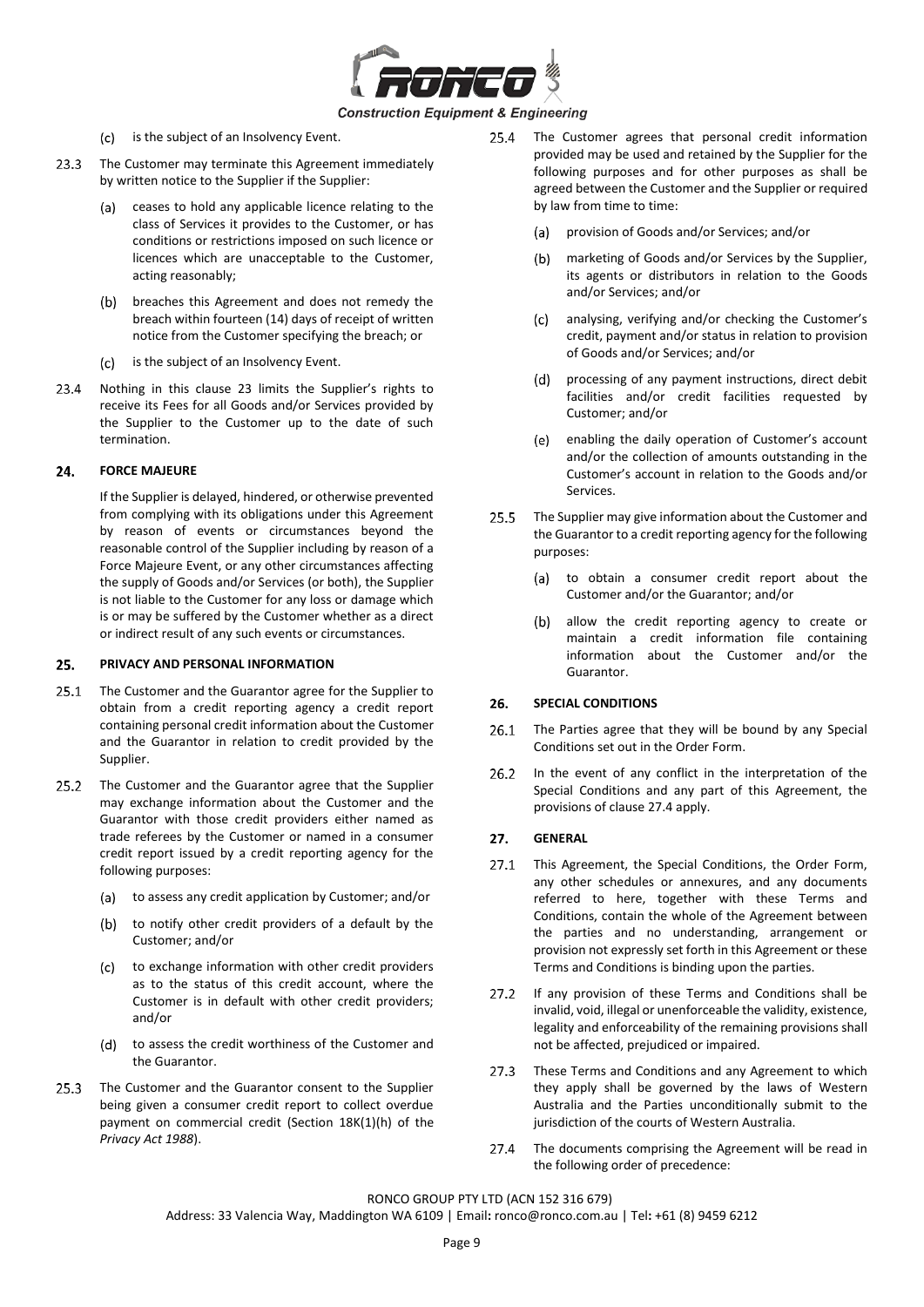

# **Construction Equipment & Engineering**

- the Special Conditions specified in the Order Form (if (a) any);
- $(b)$ the Order Form;
- these Terms and Conditions; and  $(c)$
- (d) any schedules, annexures or other attachments.
- $27.5$ Where any conflict occurs between the provisions contained in these Terms and Conditions, such provisions will be read down to resolve such conflict. If the conflict remains incapable of resolution by reading down, the conflicting provisions will be severed from these Terms and Conditions without otherwise diminishing the enforceability of the remaining provisions of these Terms and Conditions.
- $27.6$ In the event of any breach of the Agreement or any of these Terms and Conditions by the Supplier the remedies of the Customer shall be limited to damages which under no circumstances shall exceed the Fees.
- The Customer shall not be entitled to set off against or 27.7 deduct from the Fees any sums owed or claimed to be owed to the Customer by the Supplier.
- $27.8$ The Supplier may by notice in writing to the Customer reduce any Fees or other charges or costs payable to the Supplier under this Agreement by any fee, credit, rebate or other amount which is payable to the Supplier under or in connection with this Agreement.
- Nothing in this Agreement gives rise to any relationship of 27.9 agency, partnership, employment or otherwise between the parties.
- 27.10 The Supplier may license or sub-contract all or any part of its rights and obligations (including supplying of the Goods and/or Services) without the Customer's consent.
- 27.11 The Supplier reserves the right to review these Terms and Conditions at any time. If, following any such review, there is to be any change to these Terms and Conditions, then that change will take effect from the date on which the Supplier notifies the Customer of such change.
- 27.12 The failure by the Supplier to enforce any provision of these Terms and Conditions shall not be treated as a waiver of that provision, nor shall it affect the Supplier's right to subsequently enforce that provision.
- 27.13 The Agreement and/or the Terms and Conditions are binding and can only be amended with the written consent of both Parties.
- 27.14 The Customer acknowledges the Supplier does not make under this Agreement or these General Terms and Conditions or outside thereof any representations or warranties regarding goods and services or any matter (including but not limited to descriptions, illustrations and performance contained in any of the Supplier's catalogues, price lists or any other advertising or marketing materials) which is or might be relevant to the Customer buying or selling goods and services other than the representations or warranties expressed here.

# 28. **DEFINITIONS AND INTERPRETATION**

#### 28.1 **Definitions**

In this Agreement, the following definitions have the corresponding meanings unless the contrary intention appears:

- **ADI** means authorised deposit-taking institution and has the same meaning given in the *Banking Act 1959* (Cth).
- **Agreement** has the meaning given in clause [27.1.](#page-8-1)
- $(c)$ **Australian Consumer Law** means the *Australian Consumer Law (Competition and Consumer Act 2010*  (Cth)) as enacted and incorporated by each applicable Australian State and Territory.
- $(d)$ **Australian Disputes Centre** means the Australian Disputes Centre Limited (ABN 87 003 042 840) and includes any other body as may replace, assimilate or merge with it.
- **Business Day** means a day which is not a Saturday,  $(e)$ Sunday or public holiday in Perth, Western Australia.
- $(f)$ **Commencement Date** means the earlier of:
	- $(i)$ the date specified as the Order Date on the Order Form;
	- the date on which this Agreement is executed  $(ii)$ by the Parties, or the date the last Party executed this Agreement if the Parties did not execute this Agreement on the same date; or
	- the date the Supplier commenced supplying  $(iii)$ the Goods and/or Services specified on the Order Form.
- **Confidential Information** in relation to a Party means  $(g)$ information of a confidential nature including but not limited to information about its business, operations, strategy, administration, technology, affairs, customers, clients, Personnel or suppliers, but does not include any information which is in the public domain other than through a breach of confidence.
- **Controller** means, in relation to a person, a controller (as defined in the Corporations Act), trustee in bankruptcy, receiver, receiver and manager, administrator, liquidator (whether provisional or otherwise) of that person or that person's property or any other person (however described) holding or appointed to an analogous office or acting or purporting to act in an analogous capacity.
- $(i)$ **Corporations Act** means the *Corporations Act 2001* (Cth).
- **Credit Application** means the customer credit  $(i)$ application at the front of this Agreement.
- **Customer** means the entity named as such in the  $(k)$ Order Form, including its successors and assigns or any person acting on behalf of and with its authority.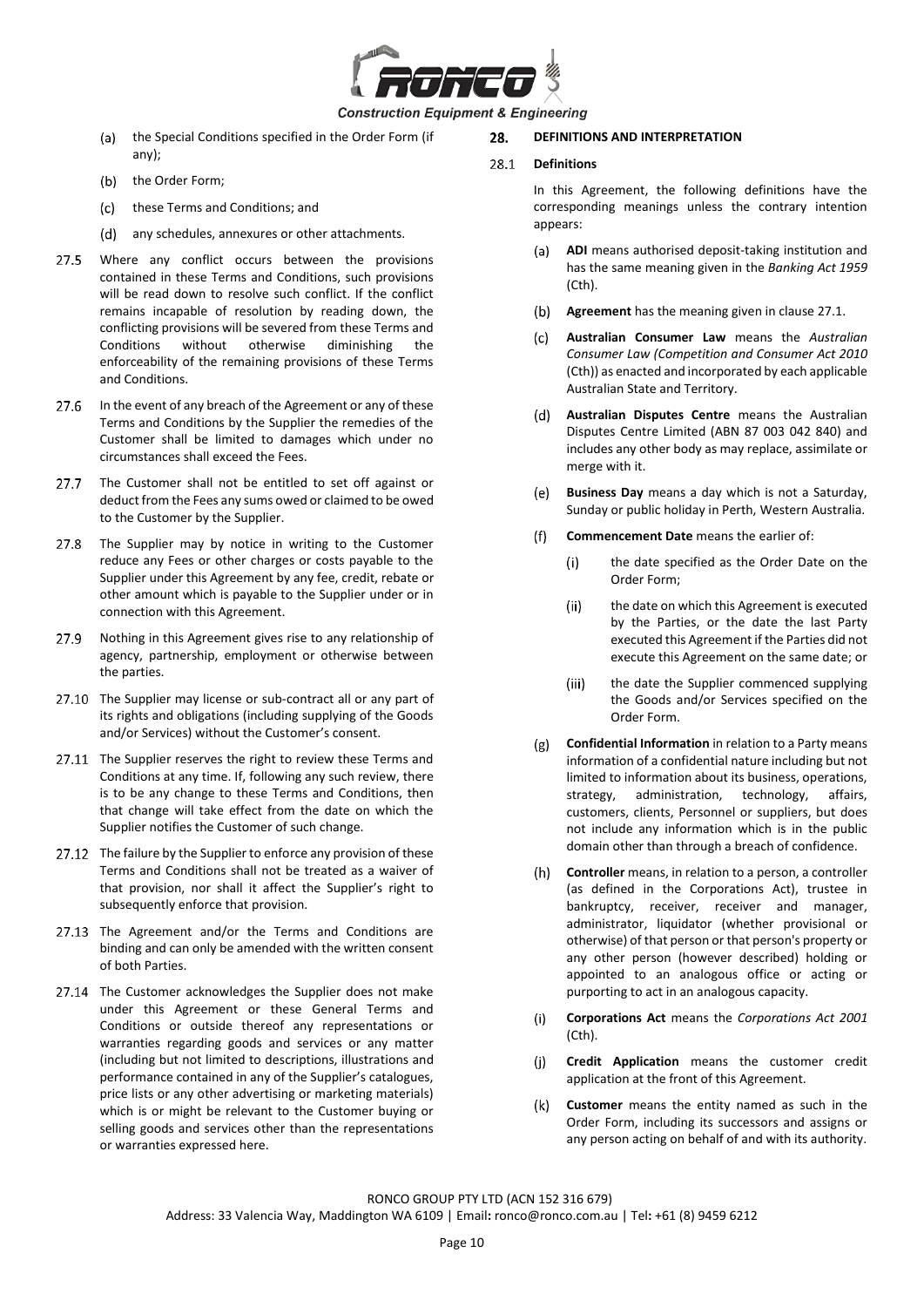

- **Delivery Address** means the Customer's nominated  $(1)$ delivery address as specified on the Order Form.
- **Fees** means the price of the various amounts payable by the Customer under this Agreement for the Services and/or the Goods, specified and calculated in accordance with the Order Form and this Agreement.
- **Force Majeure Event** means an event which is beyond the reasonable control of a Party and includes but is not limited to the following types of events:
	- $(i)$ an act of God;
	- $(ii)$ war or other state of armed hostilities, insurrection, riot, civil commotion, act of public enemies, acts of terrorism, national emergency (whether in fact or in law) or martial law;
	- weather sufficiently inclement to prevent a  $(iii)$ Party from performing an obligation under this Agreement;
	- natural catastrophes, fire, earthquake,  $(iv)$ lightning or explosions;
	- $(v)$ pandemic, epidemic or quarantine (including any government or governmental authority mandated lockdown which may include travel restrictions, restrictions on social interaction, restricted access to public spaces, or imposition of stay-at-home orders);
	- (vi) strikes, lock outs, slowdowns, stoppages and restraints of labour;
	- $(vii)$ lawful restraints;
	- (viii) prolonged energy shortages;
	- $(ix)$ prolonged embargoes or prolonged lack of availability from third parties of services, supplies, goods, equipment, vehicles or vehicle components, or raw materials;
	- changes in laws or regulations; and  $(x)$
	- $(x<sub>i</sub>)$ action or inaction by, or orders, judgments, rulings, decisions or enforcement actions of, any government, governmental authority or court of competent jurisdiction whether local, State or Federal (including denial, refusal or failure to grant any permit, authorisation, licence, approval or acknowledgment despite timely endeavours to obtain same),

but **Force Majeure Event** does not include:

- (xii) financial distress nor the inability of either Party to make a profit or avoid a financial loss;
- changes in market prices or conditions; or (xiii)
- $(xiv)$ a Party's financial inability to perform its obligations under this Agreement.
- **Goods** mean goods or products supplied by the (o) Supplier to the Customer (and where the context so permits shall include any supply of Services) as described in the Order Form.
- $(p)$ **GST** means a goods and services tax, or a similar value added tax, levied or imposed under the GST Law.
- (q) **GST Law** has the meaning given in the *A New Tax System (Goods and Services Tax) Act 1999* (Cth).
- **Guarantor** means that person (or persons) or entity  $(r)$ who agrees to be liable for the debts of the Customer on a principal debtor-basis pursuant to any Deed of Guarantee or similar Guarantee Agreement made between the Guarantor and the Supplier.
- <span id="page-10-0"></span> $(s)$ **Insolvency Event** means, in respect of a Party, any one or more of the following events or circumstances:
	- $(i)$ a winding up, dissolution, liquidation, provisional liquidation, administration or bankruptcy;
	- having a Controller or analogous person  $(ii)$ appointed to it or any of its property;
	- $(iii)$ being unable to pay any of its debts as and when due and payable or being deemed to be insolvent under any provision of the Corporations Act or any other law;
	- $(iv)$ seeking protection from its creditors under any law, entering into a compromise, moratorium, assignment, composition or arrangement with, or for the benefit of, any of its members or creditors; or
	- any analogous event or circumstance to those  $(v)$ described in clauses [28.1\(s\)\(i\)](#page-10-0) to [28.1\(s\)\(iv\)](#page-10-1) under any law.
- <span id="page-10-1"></span>**Intellectual Property** includes but is not limited to all  $(t)$ trademarks, patents, copyright, designs, marks, processes, know-how, methodology, concepts, models, specifications, statements, formulae, trade secrets, manner of new manufacture, drawings, artwork and data or other like property or rights owned or held by the Supplier. These rights include but are not limited to:
	- $(i)$ marks, logos, images, service marks, trade names, business names, internet domain names, slogans, symbols, brand names, copyright or other trade indicia; and
	- $(ii)$ all rights in information, know-how,<br>processes, procedures, compositions. processes, procedures, compositions, devices, methods, formulae, protocols, techniques, software, designs, drawings, programs, source code, dynamic link libraries, graphical user interfaces, trade secrets or data whether or not protectable by patent application design registration, copyright, circuit layouts or otherwise, whether unregistered, registered or registrable.

RONCO GROUP PTY LTD (ACN 152 316 679)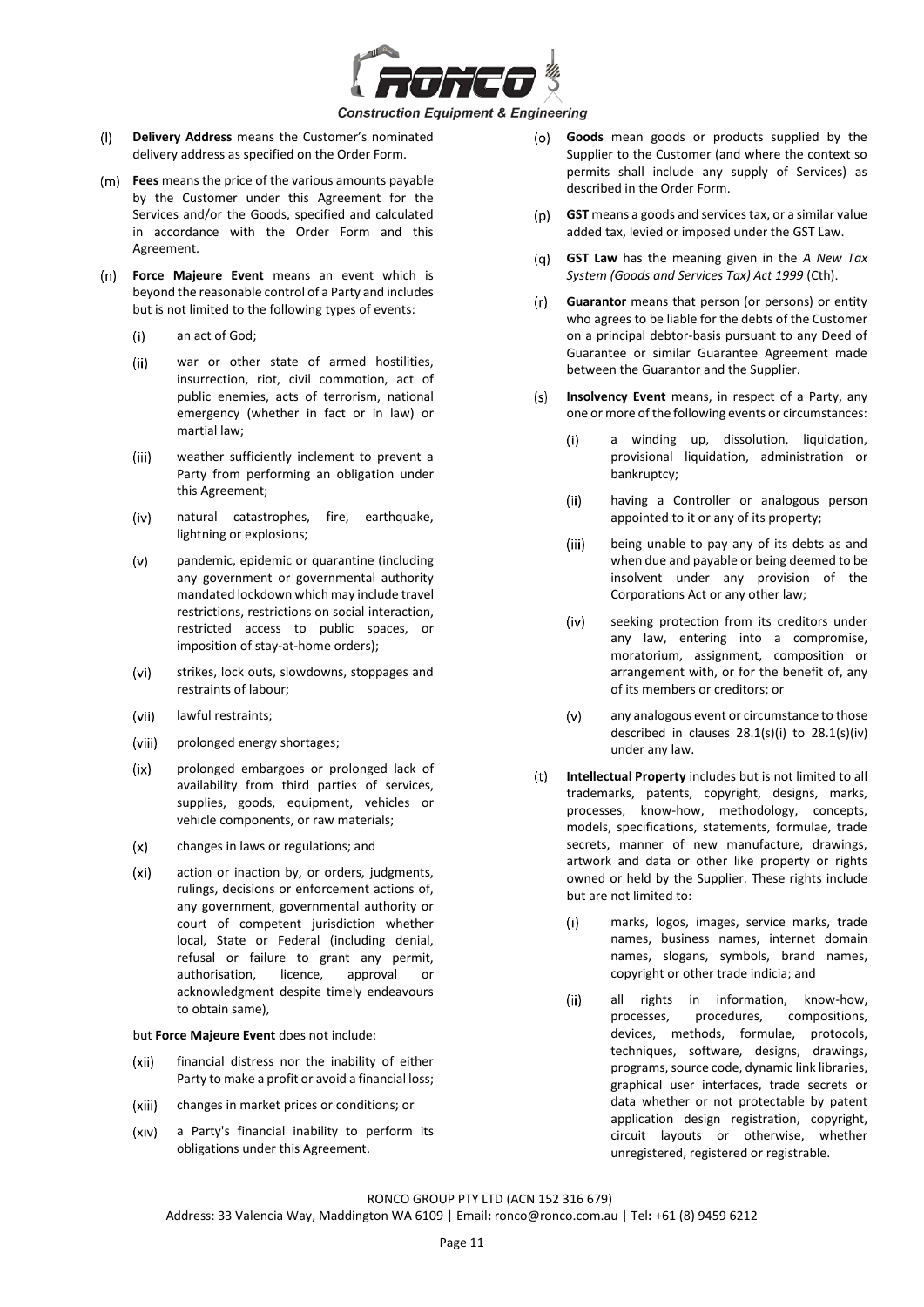

- **Intellectual Property Rights** means all present and  $(u)$ future rights conferred by statute, common law or equity anywhere in the world in or in relation to copyright, trademarks, designs, patents, methodology, concepts, models, circuit layouts, plant varieties, business and domain names, inventions and confidential information, and other results of intellectual activity in the industrial, commercial, scientific, literary or artistic fields whether or not registrable, registered or patentable. These rights include:
	- $(i)$ all rights in all applications to register these rights including all rights to claim Paris Convention priority;
	- all renewals and extensions of these rights;  $(ii)$ and
	- $(iii)$ all rights in the nature of these rights, such as moral rights.
- **Loss** means:  $(v)$ 
	- loss, including but not limited to direct loss,  $(i)$ consequential loss, special loss, loss of anticipated profits and/or loss of business opportunity;
	- (ii) liability;
	- $(iii)$ damage including but not limited to any damages or compensation and/or any damage to reputation; and/or
	- $(iv)$ cost or expense including legal costs on a full indemnity basis.
- **Order Form** means the Order Form at the front of this Agreement.
- **Party** means a party to the Agreement including but  $(x)$ not limited to the Supplier and the Customer.
- $(v)$ **Personal Property Securities Act** means the *Personal Property Securities Act 2009* (Cth).
- **Personnel** means a Party's officers, directors,  $(z)$ principals, employees, secondees, agents, consultants, partners, members, shareholders, affiliates, contractors and subcontractors.
- **Related Bodies Corporate** has the meaning given in the Corporations Act.
- **Security Agreement, Commingled Goods, Financing Statement, Financing Change Statement, Personal Property, All Present and After Acquired Property, Purchase Money Security Interest, Registration** and **Security Interest** have the meanings given to them in the Personal Property Securities Act.
- **Services** means the provision of the Supplier's:
	- services to undertake the contracted  $(i)$ activities and works; and

 $(ii)$ any related Goods (and where the context so permits shall include any supply of Goods) supplied by the Supplier,

as all described in the Order Form and includes any variations authorised under this Agreement.

- (dd) Special Conditions mean the special conditions (if any) to this Agreement as shown in the Order Form and referred to in clause [26.](#page-8-2)
- **Supplier** means Ronco Group Pty Ltd (ACN 152 316 679) of 33 Valencia Way, Maddington WA 6109 (Registered Office: L2, 102 Beaufort Street, Perth WA 6000), including its successors and assigns or any person acting on behalf of and with its authority.
- **Tax Invoice** has the meaning given in the GST Law and includes all taxation invoices for Goods and/or Services (whether interim or final) supplied by the Supplier to the Customer.
- **Taxable Supply** has the meaning given in the GST Law.
- **Term** means the period commencing on the Commencement Date and ending on:
	- $(i)$ any expiry date of the term specified on the Order Form; or
	- $(ii)$ if no term is specified on the Order Form, the date on which both parties complete all of their obligations under this Agreement,

as may be extended by the Parties' mutual written agreement.

**Terms and Conditions** means these Terms and  $(ii)$ Conditions of Supply of Goods and/or Services pursuant to the Agreement.

#### 28.2 **Interpretation**

In this Agreement, the following rules of interpretation apply unless the contrary intention appears:

- Headings are for convenience only and do not affect  $(a)$ the interpretation of this Agreement.
- $(b)$ The singular includes the plural and vice versa.
- Words that are gender neutral or gender specific (c) include each gender.
- Where a word or phrase is given a particular meaning,  $(d)$ other parts of speech and grammatical forms of that word or phrase have corresponding meanings.
- (e) A reference to:
	- "includes" means without limitation  $(i)$
	- $(ii)$ a person includes a natural person, partnership, joint venture, government agency, association, corporation or other body corporate;
	- $(iii)$ a Party includes its successors and permitted assigns;